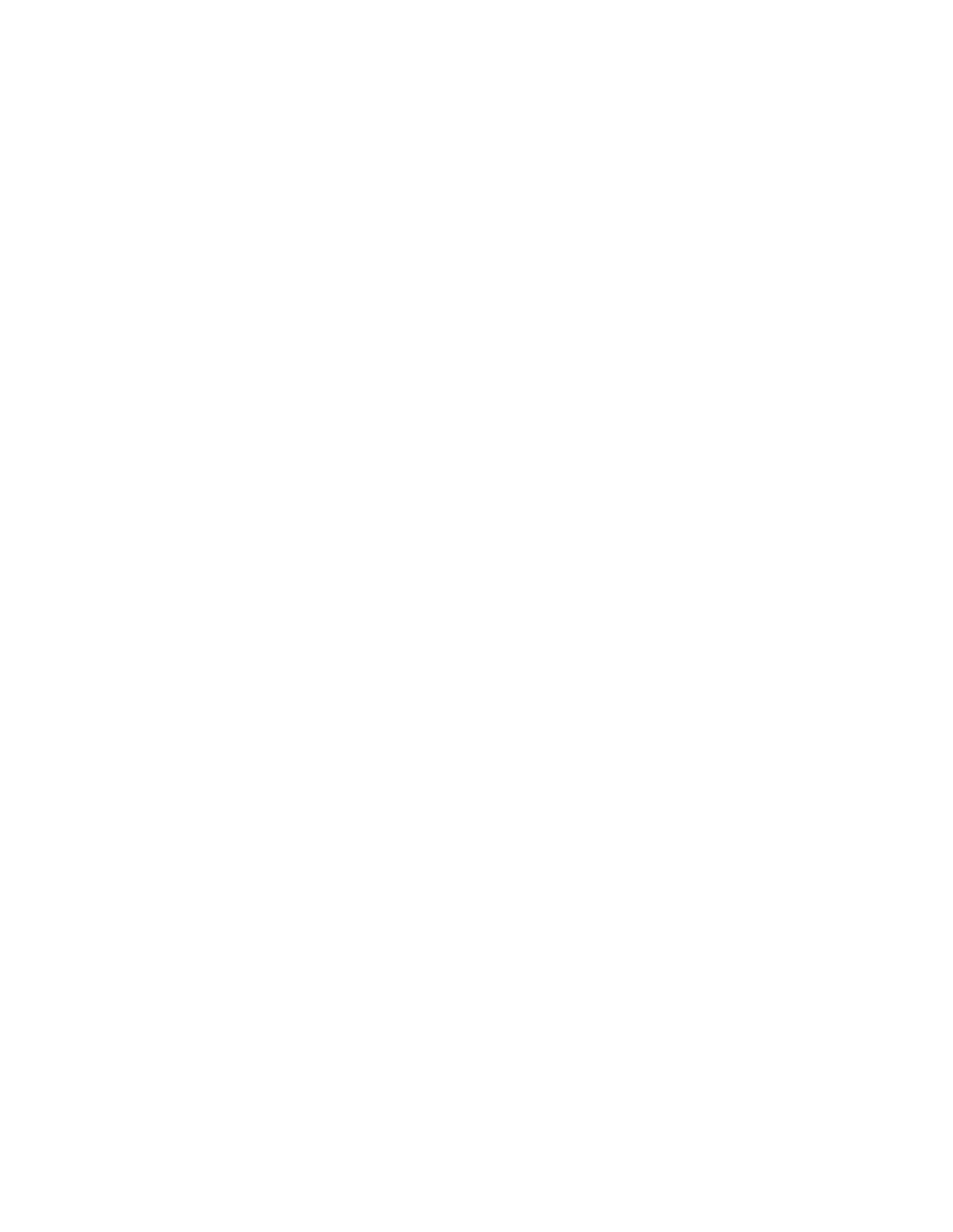The complete block diagram is shown in figure 4. The system includes hardware that consists of raspberry-pi 2, SD memory card, Web camera, GSM module, DC motors, sensors, LCD, and ADC. The whole system works on 5v dc regulated power supply. The MCP3208ADC interface to rasp-pi with SPI protocol, the three sensors like temperature sensor, humidity sensor, and soil moisture sensor connected to ADC, these sensor data send to rasp-pi via ADC. The temperature sensor provides temperature per degree Celsius to rasp-pi. SD card for installing a raspberry pi operating system. We are using two dc motors one for water motor and another for pesticide motor. If soil moisture is below the threshold value then the water motor is automatically ON. If temperature and humidity increase mean any disease development environment created then the owner can make the pesticide motor ON or OFF manually. GSM module interfaces to rasp-pi using UART protocol. The Whole data monitor is on the web page.

Plant disease detection using the OpenCV, web camera would take in an image input of a plant leaf. This application would detect possible symptoms of the disease like black/yellow/white spots from the leaf. Each characteristic of disease such as the color of the spots represents different diseases.

# **5. Flow Chart**

### *a. Irrigation system flow chart*



Fig.5. Irrigation system workflow chart.

The flow chart of sensor work as shown above fig5, in this soil moisture, humidity, and temperature sensors are the interface to raspberry pi via MPC3208 analog to digital converter. The soil moisture sensor measures the content of moisture in the soil. If soil moisture reaches a low threshold value then water motor OFF, if less than the threshold value then water motor ON. If a temperature and humidity value reach a bow threshold value then SMS send to the owner smartphone, the owner can make the pesticide motor ON/OFF on this smartphone or on web page. The process is continuously going on.

#### *a. Plant disease detection system flow chart*



Fig.6. Plant disease detection workflow chart

The plant disease detection workflow chart is shown in fig6. In this web camera interface to the raspberry pi, if it detects it will check the color of a plant leaf. If it is not detected then wait a few minutes, once the camera is detected then check mouse pointer position on that color of a plant leaf. After it is displayed disease type on the window.

# **6. Result And Analysis**



Fig.7. Received sensor data on window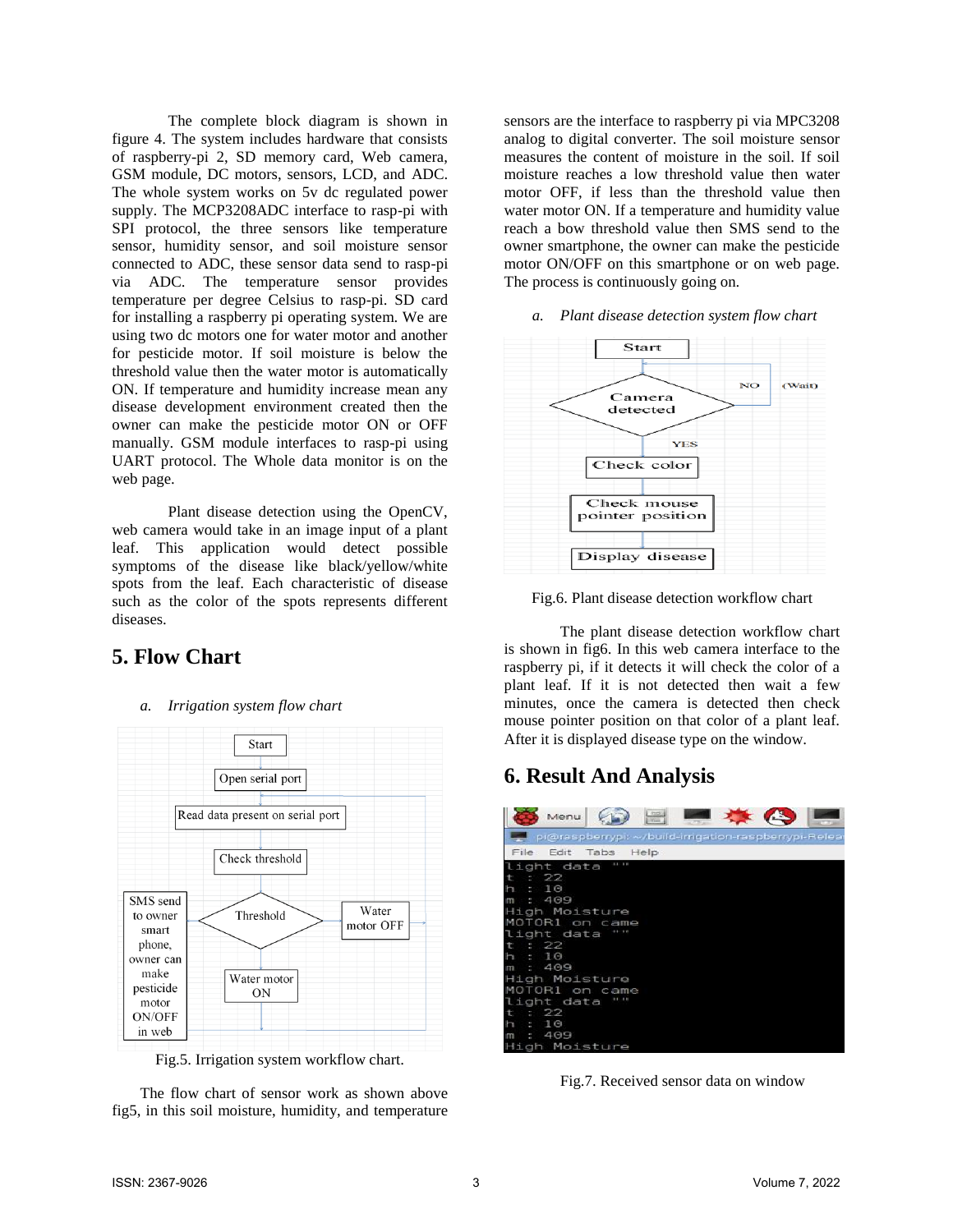The sensor data like so,il moisture, temperature and humidity values are display on LCD window as shown in fig 7.

| 3:36PM                                                                  | $\overline{1}$ $\overline{1}$ 36%<br>ឝ |               |
|-------------------------------------------------------------------------|----------------------------------------|---------------|
| 192.168.1.105:8085                                                      | 1                                      | $\frac{1}{2}$ |
| SMART IRRIGATION SYSTEM AND PLANT DISEASE<br><b>DETECTION USING IOT</b> |                                        |               |
| Temperture:22deg                                                        |                                        |               |
| Humidity:10                                                             |                                        |               |
| Moisture:409                                                            |                                        |               |
| PMOTORON<br>PMOTOROFF                                                   |                                        |               |
| T.<br>$\Omega$ $\Omega$<br>1.7.11.1<br>TIMB AT                          | $\mathbf{1}$                           |               |

Fig.8. Sensor data display on HTML web page



Fig.9. Sugar cane leaf diseases detection data display on window

#### A. Segmentation

In this stage, the concept of the intensity difference between leaf detected areas is used to segment leaf from the background. As shown below:



Fig.10. Sugar cane Eyespot disease



Fig.11. Sugar cane white flyleaf disease



Fig.12. Sugar cane mosaic leaf disease

Fig 10, 11, 12 these all segmented images of sugarcane leaf based on that we are detecting sugarcane diseases.



Fig.13. System hardware setup

## **7. Conclusion**

This paper designs the automated irrigation system using IoT and sugar cane plant disease detection using OpenCV. In this ,we have used raspberry Pi as an embedded Linux board which allows collecting the sensor information from the sensor node continuously and providing the web interface to the user. The system is watering to the crop uniform by analyzing the soil parameters; it will help to reduce the freshwater consumption. By providing the web interface and automation users can easily monitor the system and it will minimize human intervention. It also provides measures environmental parameters like temperature and humidity based on that owner can make pesticide motor ON/OFF. And